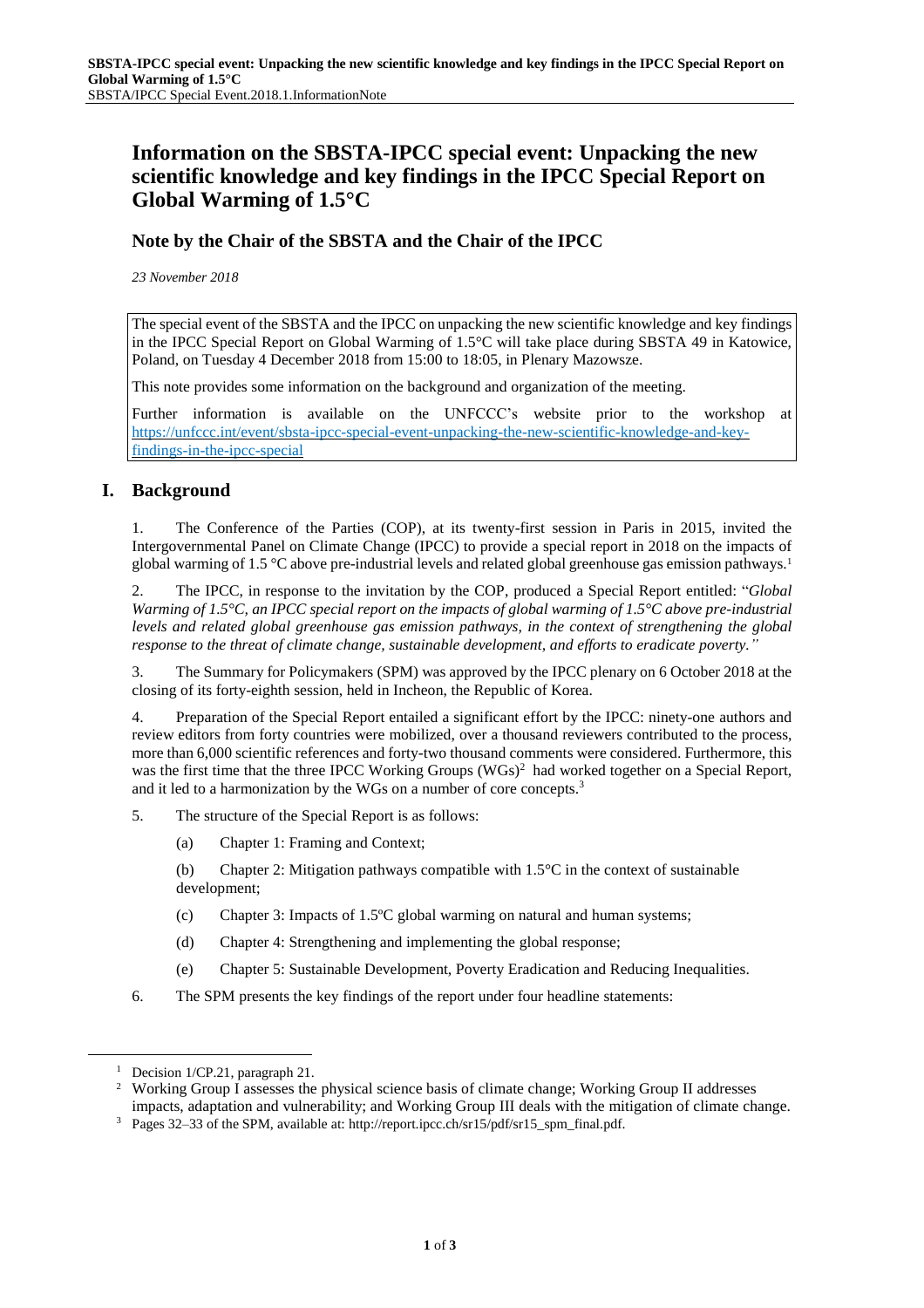(a) Understanding global warming of 1.5°C;

(b) Projected climate change, potential impacts and associated risks;

(c) Emission pathways and system transitions consistent with 1.5°C global warming;

(d) Strengthening the global response in the context of sustainable development and efforts to eradicate poverty.

7. The IPCC continues its work on the sixth assessment cycle and further products will be published in the coming years:

A Special Report on climate change, desertification, land degradation, sustainable land management, food security and GHG fluxes in terrestrial ecosystems – due to be approved in August 2019;

(b) A Special Report on the ocean and cryosphere in a changing climate – due to be approved in September 2019;

(c) A Methodology Report on the 2019 refinement to the 2006 IPCC guidelines for national greenhouse gas inventories – due to be approved in May 2019

(d) The Sixth Assessment Report with reports of the three IPCC WGs (The physical science basis; Change change impacts, adaptation and vulnerability; Mitigation of climate change) due to be approved during 2021, and a synthesis report – due to be approved in April 2022.

(e) In addition, the IPCC has held a conference on cities and climate change and is holding several expert meetings and workshops to support the preparation of the Sixth Assessment Report.

8. The reports of the sixth assessment cycle will be ready in time for the first global stocktake under the Paris Agreement in 2023.

9. The special report will also inform the Talanoa Dialogue and a dedicated space will be provided both during the preparatory and the political phase at the twenty-fourth session of the Conference of the Parties in Katowice to facilitate the understanding of its implications.

#### **II. The special event of the SBSTA and the IPCC**

10. The special event of the SBSTA and the IPCC will take place during SBSTA 49 in Katowice, Poland, on Tuesday 4 December 2018 from 15:00 to approximately 18:05. Further information is available on the UNFCCC's website prior to the workshop at [https://unfccc.int/event/sbsta-ipcc-special-event](https://unfccc.int/event/sbsta-ipcc-special-event-unpacking-the-new-scientific-knowledge-and-key-findings-in-the-ipcc-special)[unpacking-the-new-scientific-knowledge-and-key-findings-in-the-ipcc-special.](https://unfccc.int/event/sbsta-ipcc-special-event-unpacking-the-new-scientific-knowledge-and-key-findings-in-the-ipcc-special) The event will be open to Parties and observers.

10. The event will focus on unpacking the new scientific concepts and definitions used in the report and hence generate a better understanding of the key scientific findings of the report. It may also allow for identifying research gaps and clarifying the uncertainties associated with specific findings.

11. To achieve those goals, the special event will be organized as a fact-finding exchange of views between IPCC experts and Parties. The experts will present findings from the IPCC Special Report on Global Warming of 1.5°C, focusing on new scientific findings and their context. After presentations have been made, a moderated discussion will then allow an exchange with the room and questions from all participants. To ensure that this can be an interactive learning exercise, we invite Parties and observers to keep their interventions succinct and to ask the experts questions that pertain to the findings of this report.

12. The agenda will be structured around the four sections of the SPM, as per paragraph 5 above. The agenda is below: